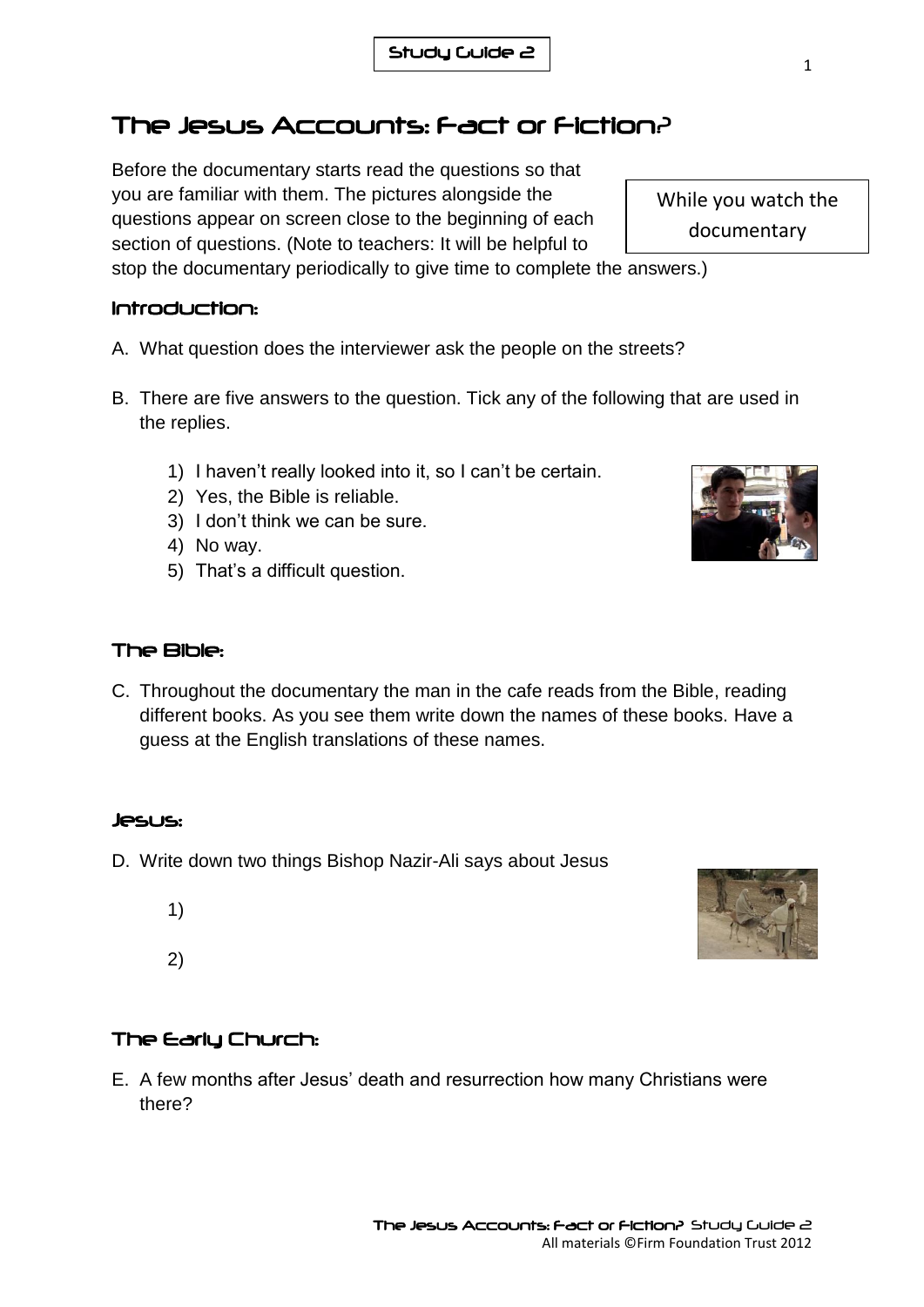2

- F. Write down two places that some of the first Christians came from
	- 1)
	- 2)

### Communication and Travel:

- G. Why was it relatively easy for Christians to travel around the Roman Empire?
- H. How long could it take to get news **from Rome** to Jerusalem? Does the expert think this was fast or slow?
- I. What did Christians send in letters to other Christians across the Roman Empire?

#### Technological Progress:

- J. What new invention did the first Christians develop?
- K. What advantage did this new invention have over scrolls?

### The Four Writers:

- L. Name the four writers and one piece of information about each of them
	- 1)
	- 2)
	- 3)
	- 4)







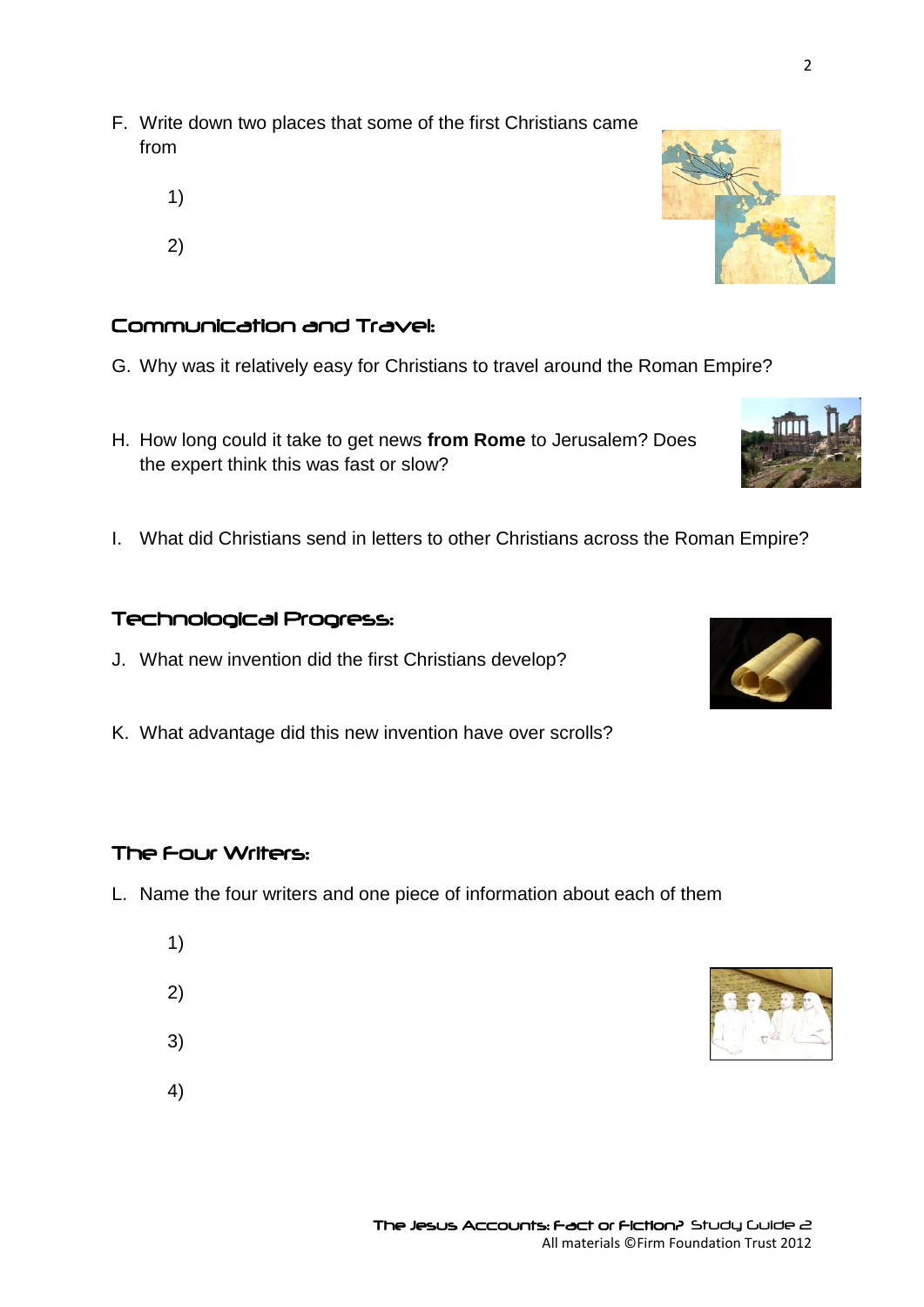#### Papyrus:

- M. Write down two things about papyrus
	- 1) 2)
- N. How many ancient papyrus fragments or portions of New Testament have we found? Do the experts consider this to be a lot or a little?
- O. How old is the oldest papyrus fragment of the New Testament that we have? Where can you go to see it? Which book of the Bible is written on it?

#### Parchment:

- P. How many ancient parchment codices (books) of the Bible have we found?
- Q. What is parchment made of?
- R. Write down two advantages of using parchment compared with using papyrus.
	- 1)

2)

- S. In which country did Constantin Tischendorf find the Codex Sinaiticus, an ancient Bible, and in which country can you see it now?
- T. How old is the Codex Sinaiticus?

#### Evidence that the Jesus Accounts are True Stories:

- U. The following people from the stories of Jesus are mentioned in the documentary. Who were they?
	- 1) Bartimaeus
	- 2) Simon of Cyrene